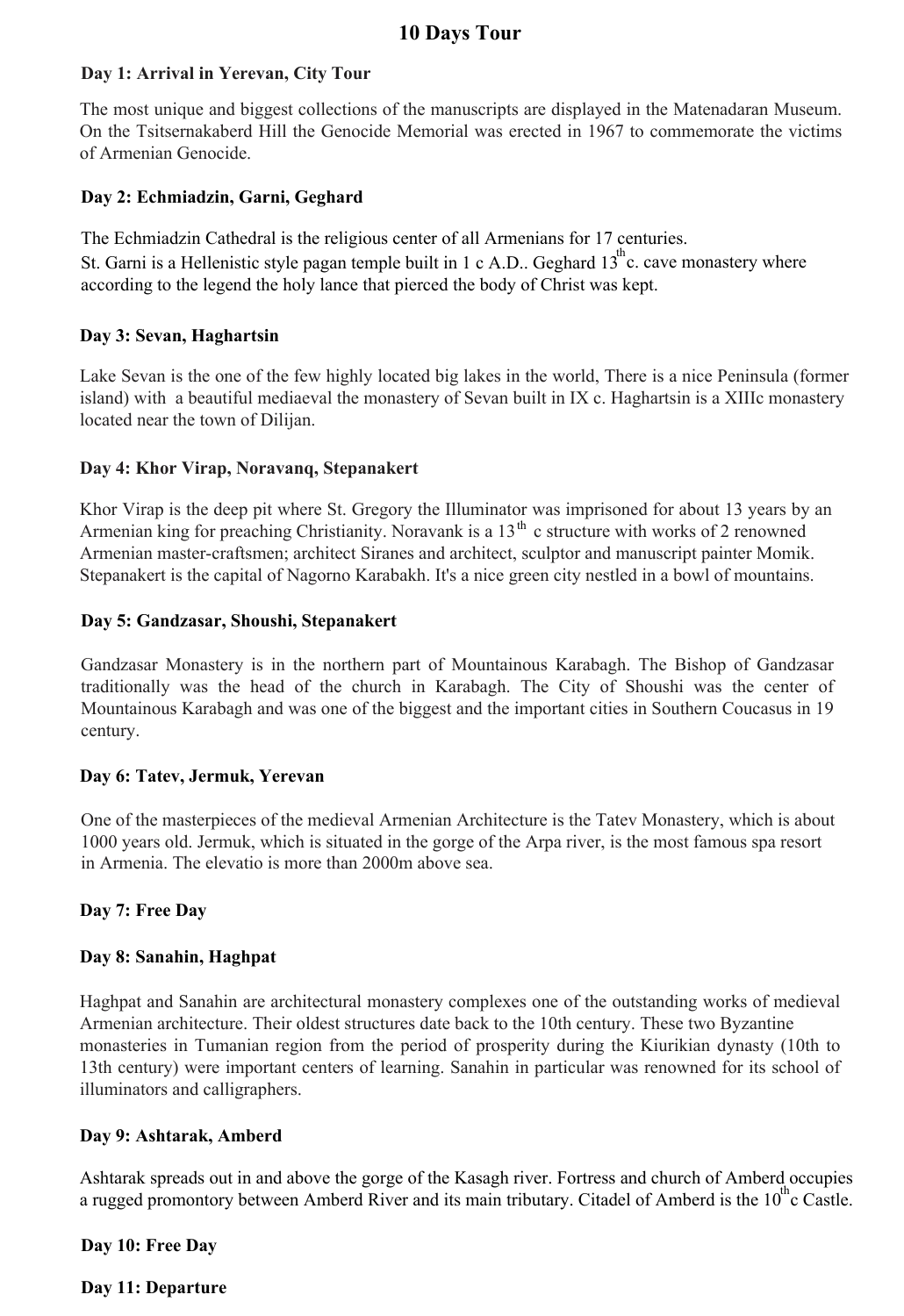# **7 Days Tour**

## **Day 1: Arrival in Yerevan, City Tour**

The most unique and biggest collections of the manuscripts are displayed in the Matenadaran Museum. On the Tsitsernakaberd Hill the Genocide Memorial was erected in 1967 to commemorate the victims of Armenian Genocide.

## **Day 2: Echmiadzin, Garni, Geghard**

The Echmiadzin Cathedral is the religious center of all Armenians for 17 centuries. St Garni is a Hellenistic style pagan temple built in 1 c. Geghard 13 c. cave monastery where according to the legend the holy lance that pierced the body of Christ was kept.

#### **Day 3: Khor Virap, Noravanq**

Khor Virap is the deep pit where St. Gregory the Illuminator was imprisoned for about 13 years by an Armenian king for preaching Christianity. Noravank is a 13<sup>th</sup>c structure with works of 2 renowned Armenian master-craftsman; architect Siranes and architect, sculptor and manuscript painter Momik.

#### **Day 4: Sevan, Haghartsin**

Lake Sevan is the one of the few highly located big lakes in the world, Peninsula-the monastery of Sevan IXc. Haghartsin is a XIIIc monastery located near the town Dilijan.

## **Day 5: Ashtarak, Amberd**

Ashtarak spreads out in and above the gorge of the Kasagh river. Fortress and church of Amberd occupies a rugged promontory between Amberd River and its main tributary. Citadel of Amberd is the  $10^{\circ}$ c Castle.

#### **Day 6: Sanahin, Haghpat**

Haghpat and Sanahin are architectural monastery complexes one of the outstanding works of medieval Armenian architecture. Their oldest structures date back to the 10th century. These two Byzantine monasteries in the Tumanyan region from the period of prosperity during the Kiurkian dynasty  $(10<sup>th</sup>$  to 13<sup>th</sup> century) were important centres of learning. Sanahin in particular was renones for its school of illuminators and calligraphers.

**Day 7: Free Day**

**Day 8: Departure**